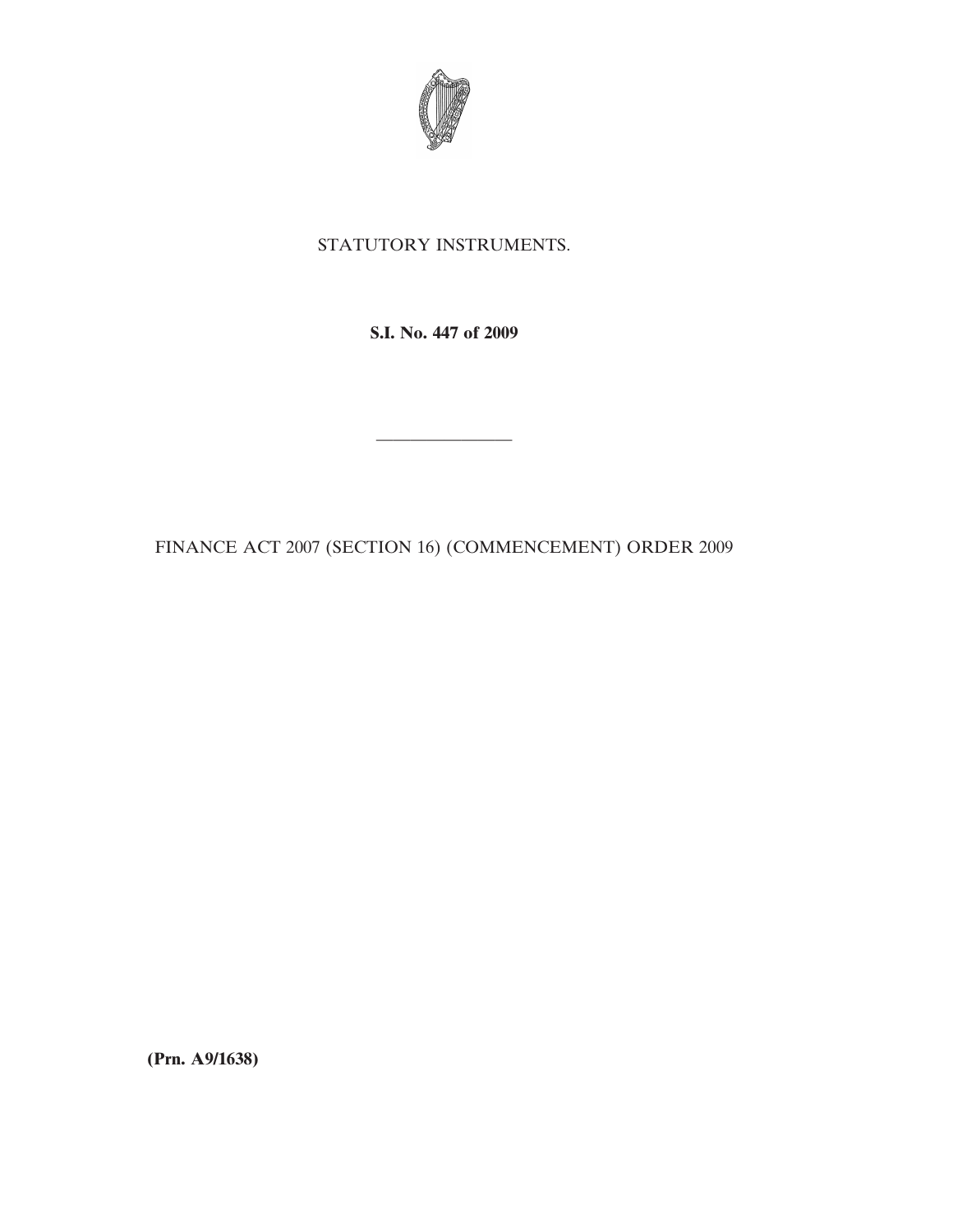## FINANCE ACT 2007 (SECTION 16) (COMMENCEMENT) ORDER 2009

I, BRIAN LENIHAN, Minister for Finance, in exercise of the powers conferred on me by section 16, of the Finance Act 2007 hereby order as follows:

1. This Order may be cited as the Finance Act 2007 (Section 16) (Commencement) Order 2009.

2. The 1st day of January 2007 is appointed as the day on which section 16 of the Finance Act 2007 comes into operation.



GIVEN under my Official Seal, 18 November 2009.

> BRIAN LENIHAN, Minister for Finance.

*Notice of the making of this Statutory Instrument was published in "Iris Oifigiúil" of* 20*th November*, 2009.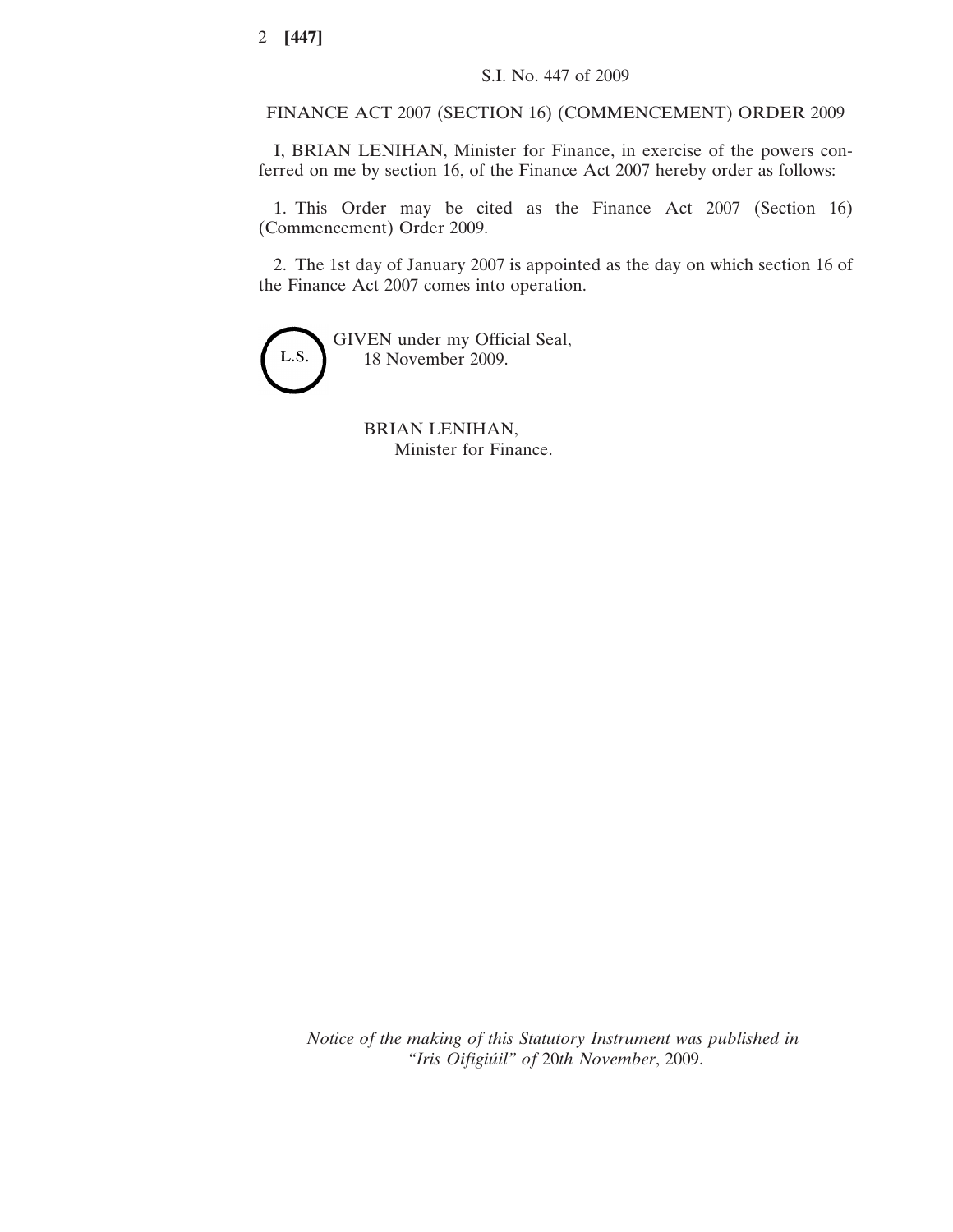**[447]** 3

## EXPLANATORY NOTE

*(This note is not part of the Instrument and does not purport to be a legal interpretation.)*

This Order appoints 1 January 2007 as the date for the coming into operation of section 16 of the Finance Act 2007. The section introduces an additional threshold of relief of  $\epsilon$ 20,000 per annum for qualifying leases exceeding 10 years duration.